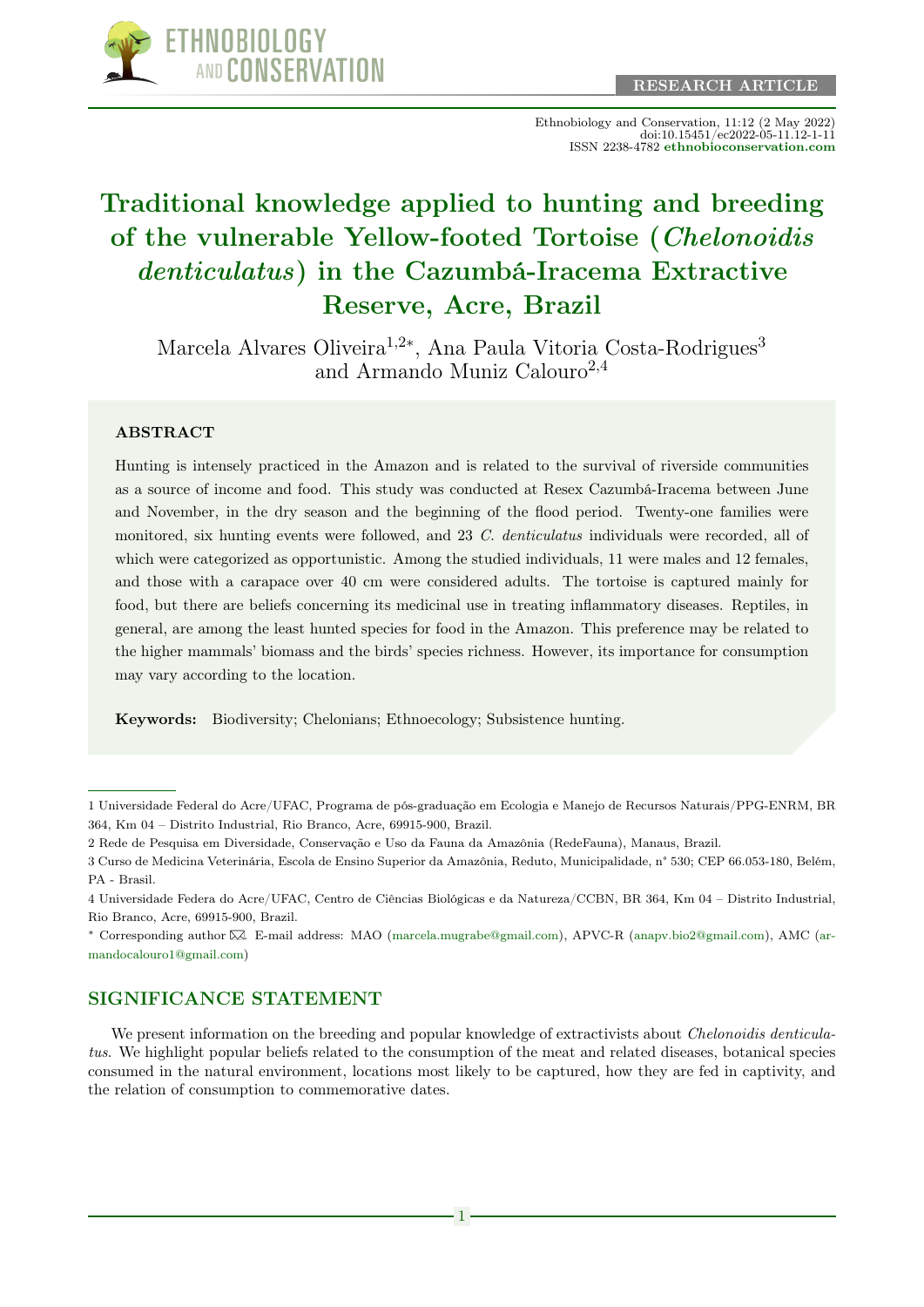Oliveira et al. 2022. Traditional knowledge applied to hunting and breeding of the vulnerable Yellow-footed Tortoise (Chelonoidis denticulatus) in the Cazumbá-Iracema Extractive Reserve, Acre, Brazil Ethnobio Conserv 11:12

#### INTRODUCTION

Hunting is historically practiced throughout Brazil (Alves et al. 2011; Constantino, 2018; Félix-Silva et al. 2018). Its importance as an income and food source in the rural populations' survival throughout the Amazon (Shoobridge 2018) may vary according to the populations involved and/or the communities' purchasing power (Nunes et al. 2019), access to other protein sources (Cajaiba et al. 2015), or as a protein source complement (Damasceno et al. 2019). In Acre state, Brazil, hunting plays an important role in the diet of different populations, being essential to guarantee food security for people living in the forest (Chaves et al. 2018). However, the use of hunting resources has established a critical debate regarding its sustainability in tropical forests in the ethical and scientific field (Bragagnolo et al 2019; Figueiredo and Barros 2015; van Vliet et al. 2019). It reinforces the need to understand different aspects of hunting to perform adequate management actions, considering local peculiarities. Hunting is part of a network of food choices and use influenced by ecological, economic, and cultural patterns that impact its social context (Figueiredo and Barros 2016). In this way, research on animals' use contributes to the fauna valorization from a social, medicinal, ecological, and economic view (Félix-Silva et al. 2018).

Reptiles are among the least hunted species in the Amazon (Chaves et al. 2018; Shaffer et al. 2017), which may be related to the higher mammals' biomass and birds' species richness (Cajaiba et al. 2015). However, its importance for consumption may vary according to the location (Félix-Silva et al. 2018; Oliveira et al. 2022; Pezzuti et al. 2004, 2010; Reis et al. 2018). These species are mainly consumed in warmer and wetter tropical and subtropical regions, which present higher reptiles diversity and larger sizes (Alves and van Vliet 2018).

The Amazon chelonian species have been highly exploited as food resource and medicine for riverside communities; wildlife trafficking; besides being impacted by human and natural activities (Alves et al. 2011; Cantarelli and Verdade 2014). Its products have high nutritional, ornamental, and medicinal value for many rural and urban populations in Brazil (Alves et al. 2011). Chelonoides species (tortoises) stand out among turtles due to their easy capture since they do not require any equipment or experience (Félix-Silva et al. 2018; Figueiredo and Barros 2015; Reis et al. 2018) and due to its meat flavour (Fuccio et al. 2003). In addition to being a food resource, the C. denticulatus species can be sold as a pet (Alves et al. 2019; Fernandes-Ferreira et al. 2013) or meat (Morcatty and Valsecchi 2015a; van Vliet et al. 2015).

Understanding the aspects related to this group's

hunting, use, and breeding is paramount to avoid overexploitation, threatening the local population's income and nutritional quality (Mocartty and Valsecchi 2015a,b) since the distribution of species susceptible to human activity can be affected even in light hunting regimes (Hallett et al. 2019). This study aimed to characterize the local population knowledge concerning the hunting of Chelonoidis denticulatus in the Cazumbá-Iracema Extractive Reserve, highlighting aspects related to the local belief system and maintenance in captivity.

#### MATERIAL AND METHODS

#### Study area

This study was performed in the Cazumbá-Iracema Extractive Reserve (Resex) (750,794.70 ha) located in the southwestern Brazilian Amazon (9°30'50.78"S 69°28'21.58"W), in the Purus River basin, Acre state (Figure 1). The Resex is divided into five macro-regions (ICMBio 2007), including Cazumbá, where this study was conducted. This region concentrates the highest population density of the Resex, which is called Núcleo do Cazumbá. The study was conducted with residents who live in a system like a village. The residents are about 27 km from the region's centre and about 5 km from each other. Their income comes from flour production, cattle raising, corn and rice plantations, rubber extraction, Brazil nuts, and vegetable leather crafts (ICM-Bio 2007). Meat is obtained from hunting and fishing and local farmers' occasional beef and poultry sales.

The predominant vegetation in the study area is the Terra Firme Open Ombrophilous Forest with bamboo. Taboca (Guadua spp.) is the predominant vegetation genera, being clonal, with opportunistic growth, presenting a great capacity to invade disturbed areas (Smith and Nelson 2011). The population residing in the Núcleo do Cazumbá has a Hunting Agreement that restricts activity to specific species considering specific reproductive stage, sex, and age, in addition to specific locations and hunting strategies. Although it restricts foreign sales, the agreement does not have any restriction involving C. denticulatus (Oliveira and Calouro 2019).

#### Data collection

The Hunting Calendar and Participant Observation methods were used for data collection. The Hunting Calendar method proposed by Oliveira et al. (2018) consists of calendars, where each sheet corresponds to a month and hunted species or capture localities informed by the residents are displayed. The following data were recorded for each hunting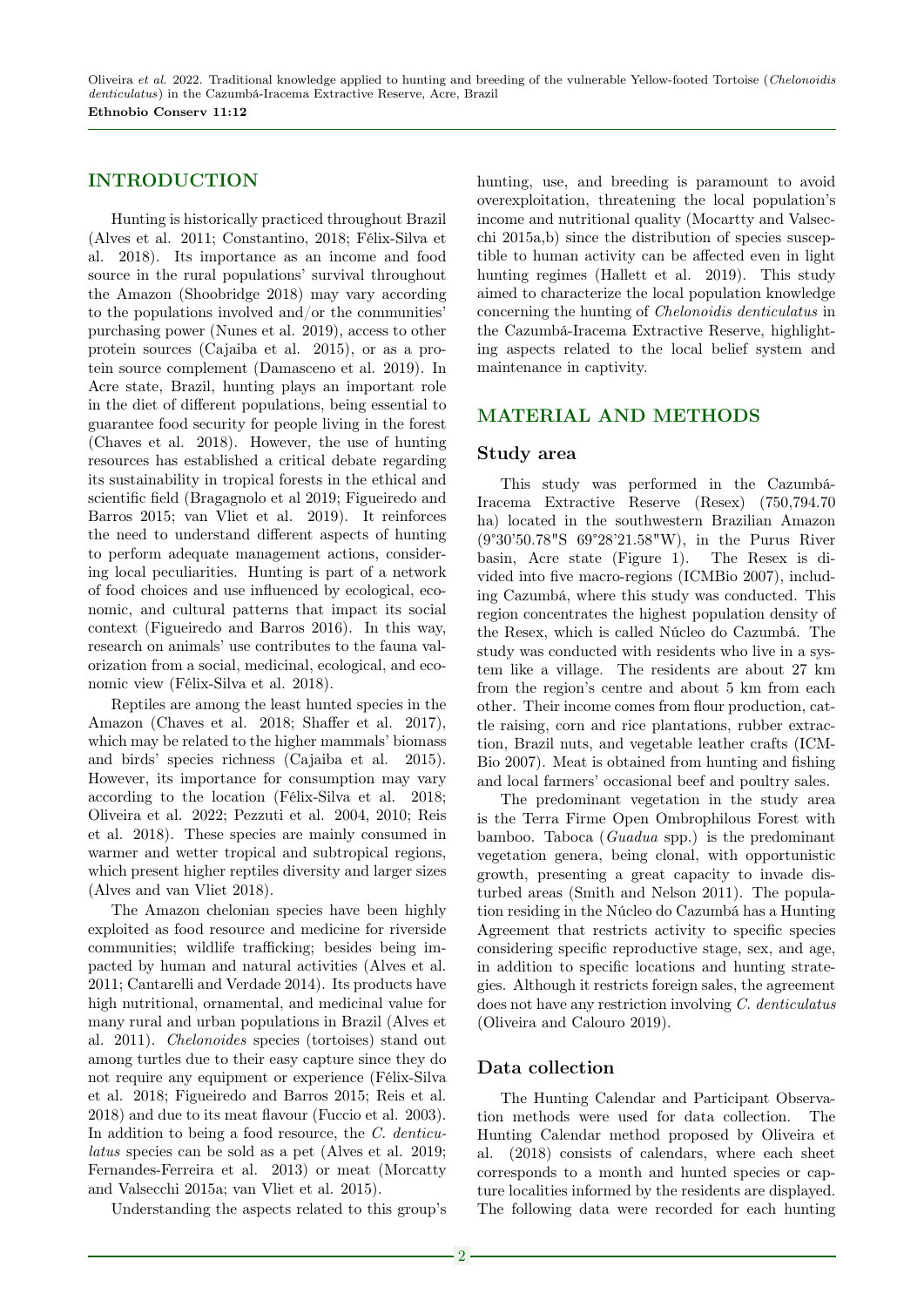

Figure 1. Study area. The diamonds represent the sampled residences.

event: sex, age group, and hunting category. Hunting events were categorized as opportunistic (associated with other work activities) or intentional (intention to capture). The Participant Observation method was used to complement information received from hunters (Ferreira et al. 2012). The goal of this method was to deepen the understanding regarding the aspects related to hunting, maintenance in captivity, and local beliefs.

Data collection was conducted between June and November 2011, comprising the dry season and the beginning of the flood period. Twenty-one hunters and families were monitored, all of legal age, where they were informed about the project's purpose and the information anonymity was assured.

#### RESULTS

Twenty-three individuals of C. denticulatus were captured, 11 males (seven adults and four juveniles) and 12 females (11 adults and one juvenile), with a 1:0.9 sex ratio. All individuals were categorized as opportunistic, where ten were captured during their displacement to a different area in the community (always on roads in areas of terra firme forest). Other two individuals were found in plantation areas, four during the rubber tree latex collection (Hevea brasiliensis), and seven during hunting activities focused mainly on medium and large mammals. All records were diurnal, predominantly (97%) during the early hours of the day, between 05:00 and 09:00 am. There was no record of the use of traps or specific capture methods.

The hunters defined an adult as individuals with carapace size over 40 centimeters. Two hunters reported that C. denticulatus meat and fat consumption has medicinal properties for rheumatism treatment. The fat is melted and stored in a jar and later used in a plaster placed over the affected area. There was only one report of eggs consumption for eggnog. All hunters stated that the tortoise meat could be allergenic (locally known as "reimosa"), increasing the probability of a disease called "febrão", characterized as a high, constant, and disabling fever of variable duration. Meat should also be used when needed for wound healing and pregnant women.

Six hunting events were followed, where a C. denticulatus was found randomly on the hunting trail. It was possible to locate the so-called "Yellow-footed Tortoise's bed" during the activity in two events. This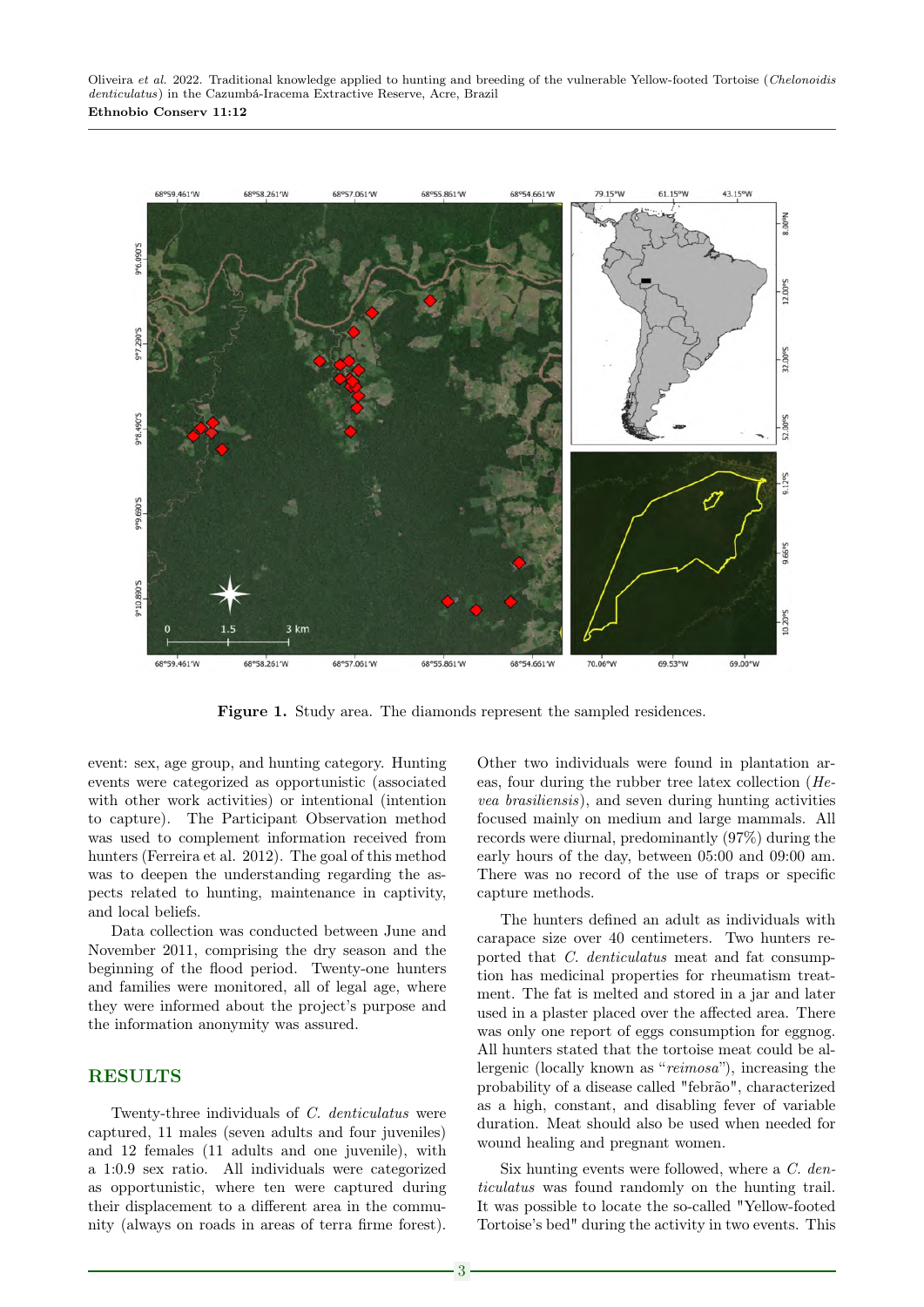environment consists of very low entangled branches, bamboos, or liana with a single entrance, with a 60 cm maximum height from the ground and a large leaf accumulation. The entrance is the only area free of leaves, branches, and lianas, with a very clean trail (Figure [2\)](#page-4-0). The active search for tortoises is considered a secondary event during the hunt. When hunters move to their hunting areas, they actively search for any animal traces, being able to locate the bedding or foraging sites known locally as "feeders". The hunters agree that the beds can be more easily found in environments with a dense density of buriti (Mauritia flexuosa), tucumã (Astrocaryum aculeatum), babaçu (Attalea speciosa), uxi (Endopleura uchi), genipapo (Genipa americana), and piquiá (Caryocar villosum). The "feeders" are characterized by the presence of partially crushed fruits from the plants mentioned above. A. hunter reported digging the bed searching for eggs carried in pockets wrapped in banana leaves (Heliconaceae).

Once found, the animals are placed belly-up to prevent escape. Subsequently, two small sticks are placed in the gular and anal portion of the plastron to reduce limb movement. Bark strips from the envireira tree (Annonaceae) are taken and braided with the sticks to resemble a backpack and facilitate transport. If the hunter chooses to continue the hunt after capturing the tortoise, it is left in the belly-up position on the hunting trail (Figure [3\)](#page-4-1).

After the capture, the animals were kept in small fences, locally called "pigsties", during a variable period influenced by the demand for meat and the animal's size, with no record of breeding for pet purposes. The minimum time spent in the pigsty was a month, corresponding to the procedure called cleaning the meat. Such procedure consists of feeding the animals with leafy vegetables or cassava husks and, more rarely, food scraps, avoiding any animal protein once it can lead to flavour change. According to hunters and residents, this procedure occurs because C. denticulatus feed on rotten meat, which gives the meat a bitter taste and bad odour, which is the only restriction regarding the future meat preparation. Furthermore, there is a higher possibility of disease transmission in the absence of this procedure, especially worms. For young individuals, maintenance was performed to reach the ideal size for slaughter. According to all hunters, the ideal minimum size was 40 cm, but animals could be slaughtered earlier, depending on the meat supply available or some celebratory event. All hunters reported preferentially consuming captive animals during religious commemorative dates such as Easter, Christmas, or birthdays.

The animals' slaughter follows a specific preparation method to optimize the meat. The animals should be thrown to the ground at least three times before bleeding so that the liver expands and have greater use, which is considered the best part for consumption. After that, bleeding could occur, consisting of cutting the head entirely to the blood be collected for other dishes, but this procedure was not mandatory. Afterwards, the carapace and plastron were separated through longitudinal cuts. Blood is collected for food preparation. The limbs, organs, meat, and eggs (if any) were removed and seasoned with salt and pepper. The only form of preparation recorded was cooking due to the meat texture (Figure [4\)](#page-5-0).

Although it was impossible to record directly, there is a trade to supply the urban market. The transportation of these animals to the urban centre occurs through small boats during the flood season. Thus, there is greater security to inspection and favouring a higher number of animals to be transported. The residents mentioned the expulsion of a person from the community for transporting about 30 C. denticulatus to be sold in Sena Madureira, the closest city to the Resex, based on the rules imposed by the Hunting Agreement.

## DISCUSSION

Reptiles are an important component of different populations' diets worldwide (Alves et al., 2011). However, our data reinforce the preference for other groups as observed in other portions of the Amazon (Oliveira et al., 2022) and the state of Acre, due to the opportunistic characteristics of the capture (Calouro and Marinho-Filho, 2005; Lemos et al., 2018; Sampaio et al., 2022). The capture sex ratio is an important biological indicator (Mocartty and Valsecchi 2015), where a prominent disproportion between males and females can cause damage to the population (Reis et al. 2018). Hunting C. denticulatus is likely driven by chance rather than hunting investment since it occurs opportunistically. The balance found in the males and females collection demonstrates no capture trend related to sex, and the population growth rate may not be affected.

Active search and visitation are among the least cited by hunters in the Peruvian and Brazilian Amazon, although the active search has a good capture efficiency (Tavares et al. 2020). The absence of traps and dogs in the hunting activity can be explained by the hunting agreement followed by a large part of the population of the Núcleo do Cazumbá that prohibits both modalities (Oliveira and Calouro 2019). The use of traps is the strategy that has the greatest success in capture and the best cost-benefit compared to active search (Morcatty et al., 2020). Together with the protected areas' geographical isolation, these management initiatives play an important role in managing fauna (Sampaio et al., 2022), especially species under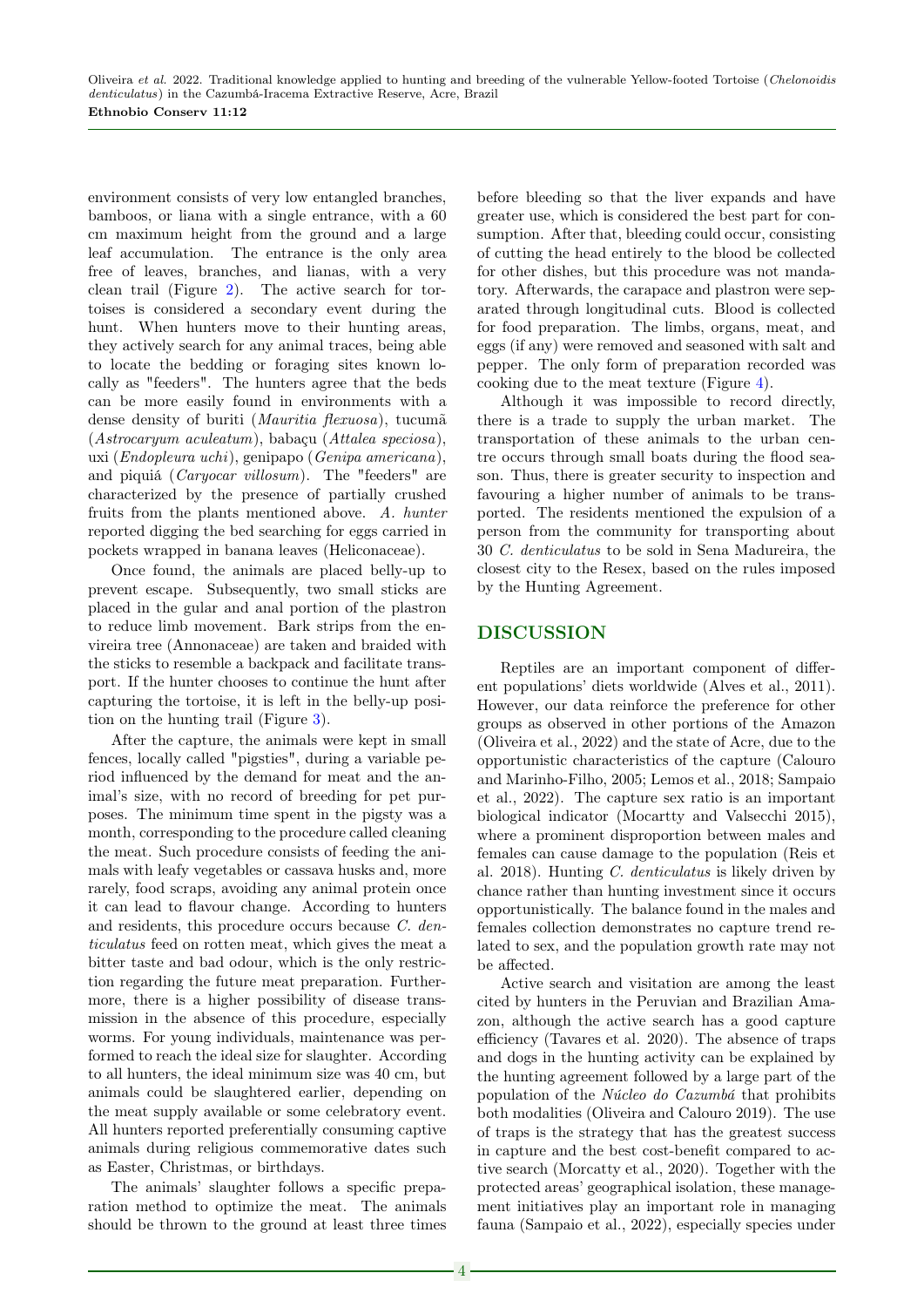<span id="page-4-0"></span>

Figure 2. Schematic representation of the "Yellow-footed Tortoise's bed". Elaboration: Thiago Bento de Alencar.

<span id="page-4-1"></span>

Figure 3. Adult individual of Chelonoidis denticulatus captured and belly-up position. Photo: Luiz Henrique Medeiros Borges.

some threat of extinction.

Chelonoids denticulatus is captured mainly for use in food, but there is a medicinal value perception of its meat (Alves et al. 2013). The C. denticulatus medicinal use is related to rheumatism treatment documented by Pezzuti et al. (2010) in the Jaú National Park, Amazonas. In addition to the fat and meat consumed in meals, other body parts of the individuals can be used for treating issues such as swelling, toothache, inflammation, bruising, and haemorrhage (Pezzuti et al. 2010). Bellfort et al. (2020), in Baixo Madeira, Rondônia, recorded the use of fat for the treatment of dislocations and inflammation. Barros

et al. (2012), in the Riozinho do Anfrísio Extractive Reserve, Pará, recorded the use of fat in hernia and pneumonia treatment. In the urban center of Cruzeiro do Sul, State of Acre, Oliveira et al. (2019) recorded the use of fat to treat acne and burns. These different uses demonstrate the therapeutic purposes employed in different locations and contexts and with pharmacological potential. It highlights the importance of the fauna for food and as an alternative medicinal source originated from years of experimentation. Restrictions on consumption are inexpressive, although there are myths in other regions of the state concerning the consumption of older individuals, which are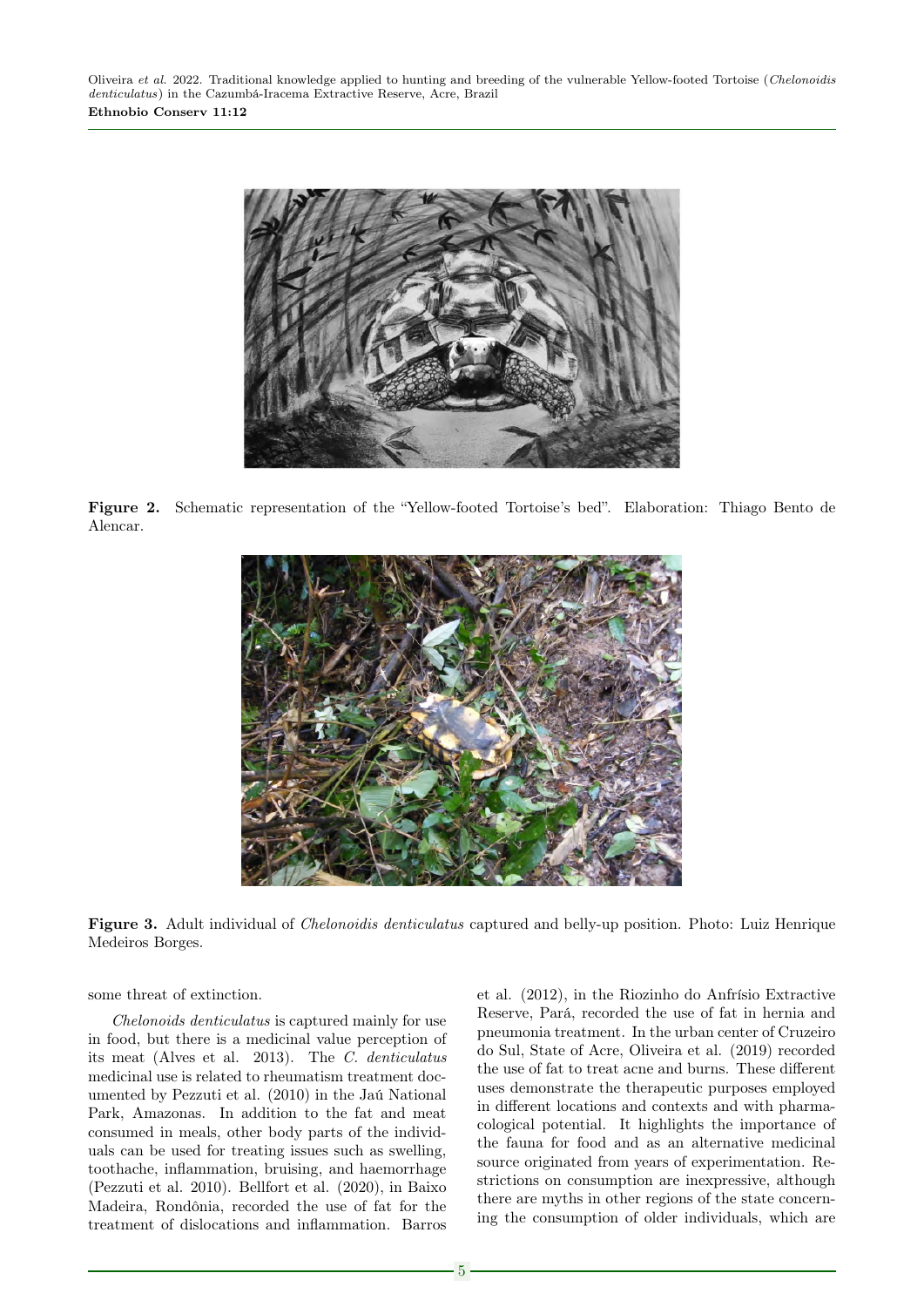Oliveira et al. 2022. Traditional knowledge applied to hunting and breeding of the vulnerable Yellow-footed Tortoise (Chelonoidis denticulatus) in the Cazumbá-Iracema Extractive Reserve, Acre, Brazil Ethnobio Conserv 11:12

<span id="page-5-0"></span>

Figure 4. Slaughter and preparation process of Chelonoidis denticulatus. Photos: Luiz Henrique Medeiros Borges.

believed to cause the hunter's death (Lemos et al. 2018).

The species is solitary, being found and captured especially in forest environments (Böhm 2011; Ferronato and Morales 2012; Pezzuti et al. 2010). This aspect is related to two factors: preference of hunting environment due to food availability for the target species (Figueiredo and Barros 2015), the distribution of fruit components of the species' diet, and habitat preference (Stevenson et al. al. 2007; Tavares et al. 2019). The presence of bamboos as the landscape's predominant elements in the Resex can favour the formation of beds and reduce the hunters' locomotion capacity, emphasizing the importance of recognizing landscape elements for the animals' location and tracking. The preference for fallen trees and foliage, elements that produce the resting places, were documented by Tavares et al. (2019), highlighting the local residents' knowledge about the species' environmental preferences (Barboza et al. 2013). The diet informed by the hunters (fruits and fresh and decomposing meat) is supported by studies in captivity (Castro et al. 2018) and in the wild (Stevenson et al. 2007), characterizing a generalist diet that can act positively as a seed's disperser (Sobral-Souza et al. 2017) reinforcing the importance of traditional knowledge, which is accumulated over several years of environment experimentation and the knowledge transmission, for understanding the species' ecology.

Chelonoids denticulatus is economically important since it is easily sold (Morcatty and Valsecchi 2015a,b). Thus, its capture may be strongly related to trade and not consumption (Pezzuti et al. 2010), supplying mainly local markets (Alves et al. 2011).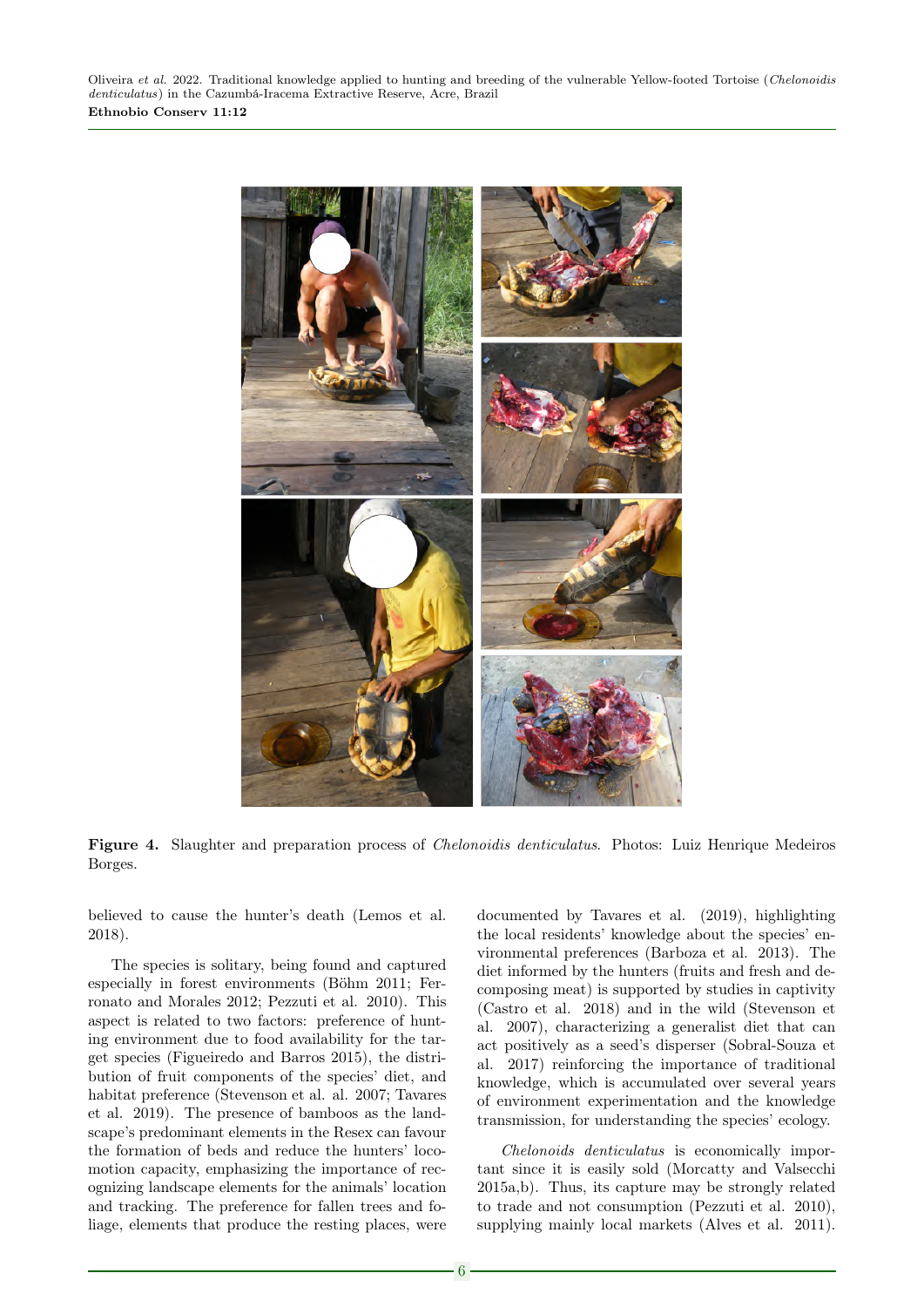For this reason, their trade is maintained, even with the hunter possible expulsion from the community or by inspection. The tortoise is among the most captured species by the locals and seized in surveillance activities in the Serra do Divisor National Park, at the Acre's extreme northwestern (Lemos et al. 2018), reinforcing the species' monetary value. As observed in the present study, local agreements strengthened by management plans are essential to combat illegal hunting (Constantino 2018) and preserve species (Oliveira and Calouro 2019). In addition, the tortoise is the main species seized by IBAMA in Acre state (Fuccio et al. 2003), highlighting the need for intensifying inspections in the rivers that can be used as routes for the transportation of the animals and meat from illegal hunting (Chaves et al. 2018).

Pigsties are widespread throughout the Amazon (Pezzuti et al. 2010) and can have different purposes. The use of these places for storing live animals may be related to the seasonal availability of other meat sources (Fuccio et al. 2003), especially in the winter period (Félix-Silva et al. 2018) or to gain weight (Figueiredo and Barros 2016). In the present study, this use was more related to the cleaning and maintenance process for the festivities than to a meat stock related to the low availability of other meat sources. In a quilombola community of the Ipaú-Anilzinho Extractive Reserve, Pará, Figueiredo and Barros (2016) recorded a higher frequency of C. denticulatus consumption in the Holy Week period due to the influence of the Judeo-Christian tradition, reinforcing the species importance as a religious element. The degree of importance within this aspect may be related to the community religious adherence, species abundance, and/or other species insertion with the same symbolic role. The consumption preference associated with commemorative events indicates the connection between fauna and local traditions, highlighting hunting with utilitarian value beyond human biological needs and as a socialization and cultural identity element, as highlighted by Figueiredo and Barros (2015).

Another important aspect is the C. denticulatus meat characterization as allergenic. This characteristic refers to a binary food restriction dividing hunting meat that is safe for everyone to consume (nonallergenic) and another that is dangerous (allergenic). The state of allergenic is not static, being applied to people who are more physically or socially susceptible to worsen their situations or manifest new clinical conditions, such as postpartum women or sick people (Alves et al. 2013; Maués and Motta-Maués 1978; Oliveira et al. 2019; Panzutti 1999; Pezzuti et al. 2004). The species is among the most allergenic species in the Caxiuanã National Forest, in Pará state, but they are also the most consumed hunting species (Félix-Silva et al. 2018) with no direct relationship between restriction and consumption. As the allergenic reactions show fluctuating manifestations and the animals can be kept alive for a prolonged period, this restriction may not influence the capture rate and/or consumption. However, it can influence food preferences and other hunting species' abundance and/or availability. Other restrictions, such as disgust, pity, and palatability, are related to consumption and can act positively on the absence or low consumption (Oliveira et al. 2019).

Urban centres' populations highly appreciate freshwater turtles (Chaves et al. 2020; El Biziri et al. 2020; Morcatty and Valsechi 2015a). Chelonoidis denticulatus stands out among other chelonians as it is highly appreciated in urban centres in the State of Acre (Fuccio et al., 2003; Oliveira et al., 2019). This demand may be related to the migration of the rural population to the urban area (Chaves et al., 2020; Parry et al., 2010), where food preferences are kept and encourage species trafficking (Chaves et al. 2018; Fuccio et al. 2003). The possible unsustainable capture rate of the species associated with high demand outside the protected areas may positively favour the *C. denticulatus* population's decline. Despite the species being categorized as Vulnerable (VU) on a global scale by Tortoise & Freshwater Turtle Specialist Group (1996), in Brazil, its conservation status is considered as Least Concern (LC) (Vogt et al. 2016), which indicates the need for studies to assess local population variations resulting from its use.

### **CONCLUSION**

These data contribute to understanding the traditional beliefs associated with C. denticulatus and its importance on the people or community cultural identity beyond consumption. These factors highlight the need to deepen these aspects in decision making regarding the capture and consumption of hunting species. Understanding how it occurs and the intensity of the species' use, both in terms of its populations' sustainability and the sociocultural aspects involved in its capture, allow management strategies, if necessary, to present a greater chance of success. Participatory management, with the inclusion of residents in decision-making, considers the cultural aspects of hunting activity and the appreciation of empirical knowledge about the hunted species' ecology.

## ACKNOWLEDGEMENT

We thank the Cazumbá-Iracema Extractivist Reserve residents and ICMBio team at Sena Madureira for their support. Additionally, we thank the FUN-TAC (Fundação de Tecnologia do Estado do Acre),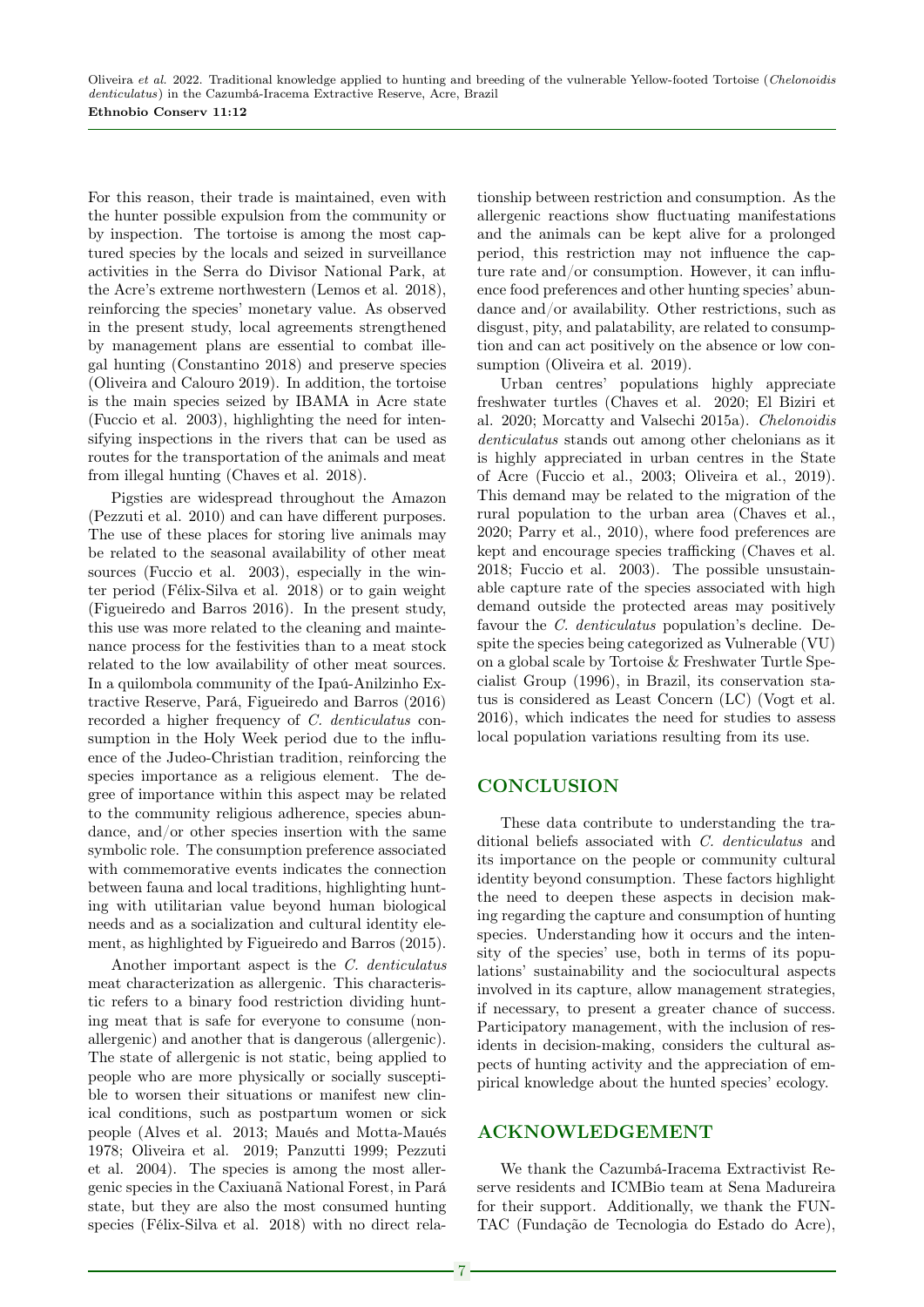ARPA (Programa Áreas Protegidas da Amazônia), and FUNBIO (Fundo Brasileiro para a Biodiversidade) for financial support. This study was partially financed the Coordenação de Aperfeiçoamento de Pessoal de Nível Superior – Brasil (CAPES; financing code 001). We are grateful to anonymous referees for their valuable contributions to our manuscript.

# DATA AVAILABILITY

The data used to support the findings of this study are available from the corresponding author upon reasonable request.

# CONFLICT OF INTEREST

The authors have no conflicts of interest to declare.

## CONTRIBUTION STATEMENT

Conceived of the presented idea: MAO. Carried out the experiment: MAO. Carried out the data analysis: MAO, APVC-R. Wrote the first draft of the manuscript: MAO, APVC-R. Review and final write of the manuscript: MAO, APVC-R, AMC.

Supervision: AMC.

## REFERENCES

Alves RRN, Vieira KS, Santana GG, Vieira WL, Almeida WO, Souto WM, Montenegro PF, Pezzuti JCB (2012)A review on human attitudes towards reptiles in Brazil. Environmental Monitoring and Assessments 184(11):6877–6901. doi: [10.1007/s10661-011-2465-0.](https://doi.org/10.1007/s10661-011-2465-0)

Alves RRN, Oliveira TPR, Rosa IL (2013)Wild animals used as food medicine in Brazil. Evidence-Based Complementary and Alternative Medicine 2013:670352. doi: [10.1155/2013/670352.](https://doi.org/10.1155/2013/670352)

Alves RRN, Araújo BMC, Policarpo IS, Pereira HM, Borges AKM, Vieira WLS, Vasconcellos A (2019)Keeping reptiles as pets in Brazil: ethnozoological and conservation aspects. Journal for Nature Conservation 49:9–21. doi: [10.1016/j.jnc.2019.02.002.](https://doi.org/10.1016/j.jnc.2019.02.002)

Barboza RSL, Barboza MSL, Pezzuti JCB (2013) "Estava pescando de malhadeira, vi na praia uns cascos brilhando, era luar, abeirei a terra e fui pegar": práticas de pesca de quelônios na várzea Amazônica (Santarém-PA). Amazônica-Revista de Antropologia 5(3):622–653. doi: [10.18542/amazonica.v5i3.1583.](https://doi.org/10.18542/amazonica.v5i3.1583)

Barros FB, Varela SAM, Pereira HM, Vicente L (2012) Medicinal use of fauna by a traditional community in the Brazilian Amazonia. Journal of Ethnobiology and Ethnomedicine 8:37. doi: [10.1186/1746-4269-8-37.](https://doi.org/10.1186/1746-4269-8-37)

Belfort MJS, Barbosa GS, Silva CP, Oliveira MA (2020)Perception of subsistence hunters in Lower Madeira on the impact of the Santo Antônio Hydroelectric Power Plant. Revista Brasileira de Ciências da Amazônia 9(3):16–25. doi: [10.47209/2317-5729.v.9.n.3.p.16-25.](https://doi.org/10.47209/2317-5729.v.9.n.3.p.16-25)

Böhm S. 2011 Observations on the South American yellow-footed tortoise (Chelonoidis denticulata) in French Guiana. Radiata 20(2):18–32.

Bragagnolo C, Gama GM, Vieira FA, Campos-Silva JV, Bernard E, Malhado AC, Correia RA, Jepson P, Carvalho SHC, Efe MA, Ladle RJ (2019)Hunting in Brazil: What are the options?. Perspectives in ecology and conservation 17(2):71–79. doi: [10.1016/j.pecon.2019.03.001.](https://doi.org/10.1016/j.pecon.2019.03.001)

Calouro AM, Marinho-Filho JS (2005)A caça e a pesca de subsistência entre seringueiros ribeirinhos e não-ribeirinhos da Floresta Estadual do Antimary (AC). In: Patricia Drummond (eds) Fauna do Acre. EDUFAC, Rio Branco, pp. 109–135.

Cantarelli VH, Malvasio A, Verdade LM (2014) Brazil's Podocnemis expansa conservation program: retrospective and future directions. Chelonian Conservation and Biology 13(1):124–128. doi: [10.2744/CCB-0926.1.](https://doi.org/10.2744/CCB-0926.1)

Castro IRW, Pinke Testa CAE, Silva DCS, Santos GJ, Hippólito ALG, Melchert A (2018)Condição nutricional e sugestão de padrão alimentar para Chelonoidis sp. Archives of Veterinary Science 23(3):17–20. doi: [10.5380/avs.v23i3Esp.61316.](https://doi.org/10.5380/avs.v23i3Esp.61316)

Chaves WA, Silva FPC, Constantino PAL, Brazil MVS, Drumond PM (2018)A caça e a conservação da fauna silvestre no estado do Acre. Biodiversidade Brasileira 8(2):130–148. doi: [10.37002/bio](https://doi.org/10.37002/biobrasil.v%25vi%25i.792)[brasil.v%25vi%25i.792.](https://doi.org/10.37002/biobrasil.v%25vi%25i.792)

Chaves WA, Valle D, Tavares AS, Morcatty TQ, Wilcove DS (2021) Impacts of rural to urban migration, urbanization, and generational change on consumption of wild animals in the Amazon. Conservation Biology 35(4):1186–1197. doi: [10.1111/cobi.13663.](https://doi.org/10.1111/cobi.13663)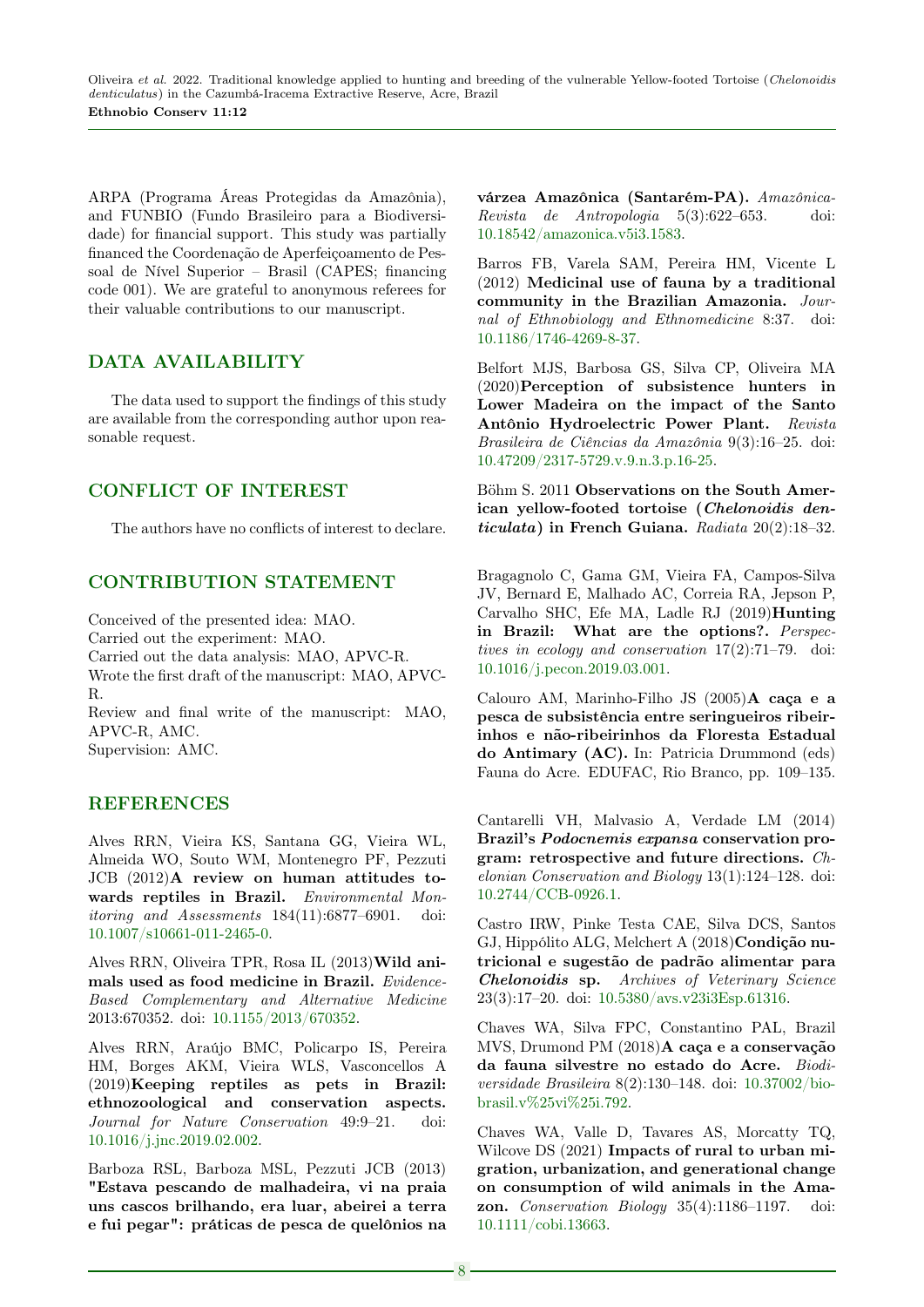Constantino PAL (2016)Deforestation and hunting effects on wildlife across amazonian indigenous lands. Ecology and Society 21(2):3. doi: [10.5751/ES-08323-210203.](https://doi.org/10.5751/ES-08323-210203)

Constantino PAL (2018)O Perfil da Caça nos Biomas Brasileiros: um Panorama das Unidades de Conservação Federais a partir dos Autos de Infração Lavrados pelo ICM-Bio. Biodiversidade Brasileira 8(2):106–129. doi: [10.37002/biobrasil.v%25vi%25i.786.](https://doi.org/10.37002/biobrasil.v%25vi%25i.786)

Damaceno AB, Ortega GP, Turci LCB (2019)Uso da caça de subsistência no assentamento Santa Luzia, Cruzeiro do Sul, Acre. PUBVET 13(2):1–8. doi: [10.31533/pubvet.v13n2a262.1-8.](https://doi.org/10.31533/pubvet.v13n2a262.1-8)

El Bizri HR, Morcatty TQ, Valsecchi J, Mayor P, Ribeiro JES, Vasconcelos Neto CFA, Oliveira JS, Furtado KM, Ferreira UC, Miranda CFS, Silva CH, Lopes VL, Lopes GP, Florindo CCF, Chagas RC, Nijman V, Fa JE (2019)Urban wild meat consumption and trade in central Amazonia. Conservation Biology 34(2):438–448. doi: [10.1111/cobi.13420.](https://doi.org/10.1111/cobi.13420)

Félix-Silva D, Vidal MD, Alvarez JB, Pezzuti JCB (2018)Caracterização das atividades de caça e pesca na Floresta Nacional de Caxiuanã, Pará, Brasil, com ênfase no uso de quelônios. Biodiversidade Brasileira 8(2):232–250. doi: [10.37002/bio](https://doi.org/10.37002/biobrasil.v%25vi%25i.794)[brasil.v%25vi%25i.794.](https://doi.org/10.37002/biobrasil.v%25vi%25i.794)

Fernandes-Ferreira H, Mendonça SV, Cruz RL, Borges-Nojosa DM, Alves RRN (2013)Hunting of Herpetofauna in Montane, Coastal, and dryland areas of northeastern Brazil. Herpetological Conservation and Biology 8(3):652666.

Fernandes-Ferreira H, Alves, RRN (2017)The researchers on the hunting in Brazil: a brief overview. Ethnobiology and Conservation 6:6. doi: [10.15451/ec2017-07-6.6-1-7.](https://doi.org/10.15451/ec2017-07-6.6-1-7)

Ferreira DSS, Campos CEC, Araújo AS (2012)Aspectos da atividade de caça no Assentamento Rural Nova Canaã, município de Porto Grande, estado do Amapá. Biota Amazônia 2(1):22–31. doi: [10.18561/2179-](https://doi.org/10.18561/2179-5746/biotaamazonia.v2n1p22-31) [5746/biotaamazonia.v2n1p22-31.](https://doi.org/10.18561/2179-5746/biotaamazonia.v2n1p22-31)

Ferronato BO, Morales VM (2012)Biology and conservation of the freshwater turtles and tortoises of Peru. IRCF Reptiles & Amphibians 19(2):103–116.

Fuccio H, Carvalho ER, Vargas G (2003)Perfil da caça e dos caçadores no estado do Acre, Brasil. Aportes Andinos 6:1–18.

Hallett MT, Kinahan AA, McGregor R, Baggallay T, Babb T, Barnabus H, Wilson A, Li FM, Boone WW, Bankovich BA (2019) Impact of low-intensity hunting on game species in and around the Kanuku Mountains Protected Area, Guyana. Frontiers in Ecology and Evolution 7:1–12. doi: [10.3389/fevo.2019.00412.](https://doi.org/10.3389/fevo.2019.00412)

Instituto Chico Mendes de Conservação da Biodiversidade - ICMBio (200)Plano de Manejo da Reserva Extrativista do Cazumbá-Iracema. [[https://www.icmbio.gov.br/portal/](https://www.icmbio.gov.br/portal/images/stories/imgs-unidades-coservacao/resex_cazumba-iracema.pdf) [images/stories/imgs-unidades-coservacao/](https://www.icmbio.gov.br/portal/images/stories/imgs-unidades-coservacao/resex_cazumba-iracema.pdf) [resex\\_cazumba-iracema.pdf](https://www.icmbio.gov.br/portal/images/stories/imgs-unidades-coservacao/resex_cazumba-iracema.pdf)] Accessed 07 November 2021.

Lemos LP, El Bizri HR, Valsecchi J, Santos AS, Koga DM, Silva FE (2018)Caça de vertebrados no Parque Nacional da Serra do Divisor, Acre. Biodiversidade Brasileira 8(1):69–88. doi: [10.37002/bio](https://doi.org/10.37002/biobrasil.v8i1.795)[brasil.v8i1.795.](https://doi.org/10.37002/biobrasil.v8i1.795)

Maués RH, Maués MAM (1978)O modelo da" Reima": representações alimentares em uma comunidade amazônica. Anuário Antropológico  $2(1):120-147.$ 

Medeiros MFST, Garcia L (2006)Consumo e as estratégias de caça utilizadas pelas populações tradicionais da Reserva Extrativista Chico Mendes. Interações 7(12):121–134.

Mesquita GP, Rodríguez-Teijeiro JD, Barreto LN (2018)Patterns of mammal subsistence hunting in Eastern Amazon, Brazil. Wildlife Society Bulletin 42(2):272–283. doi: [10.1002/wsb.873.](https://doi.org/10.1002/wsb.873)

Morcatty T, Valsecchi J (2015a)Social, biological, and environmental drivers of the hunting and trade of the endangered yellow-footed tortoise in the Amazon. Ecology and Society  $20(3):3$ . doi: [10.5751/ES-07701-200303.](https://doi.org/10.5751/ES-07701-200303)

Morcatty T, Valsecchi J (2015b)**Confirming the oc**currence of the endangered yellow-footed tortoise in flooded forests of the Amazon. Oryx 49(4):577–580. doi: [10.1017/S003060531500071X.](https://doi.org/10.1017/S003060531500071X)

Morcatty TQ, Tavares AS, Nijman V, Valsecchi J (2020)Adapting a traditional hunting technique to improve capture rates for the endangered yellow-footed tortoise (Chelonoidis denticulatus) during ecological surveys in Amazonia. Journal of Ethnobiology 40(2): 252–267. doi: [10.2993/0278-0771-40.2.252.](https://doi.org/10.2993/0278-0771-40.2.252)

Nunes AV, Guariento RG, Santos BA, Fischer E (2019) Wild meat sharing among non-indigenous people in the southwestern Amazon. Behavioral Ecology and Sociobiology 73(26):1–10. doi: [10.1007/s00265-018-2628-x.](https://doi.org/10.1007/s00265-018-2628-x)

Oliveira RD, Calouro AM, Botelho ALM, Oliveira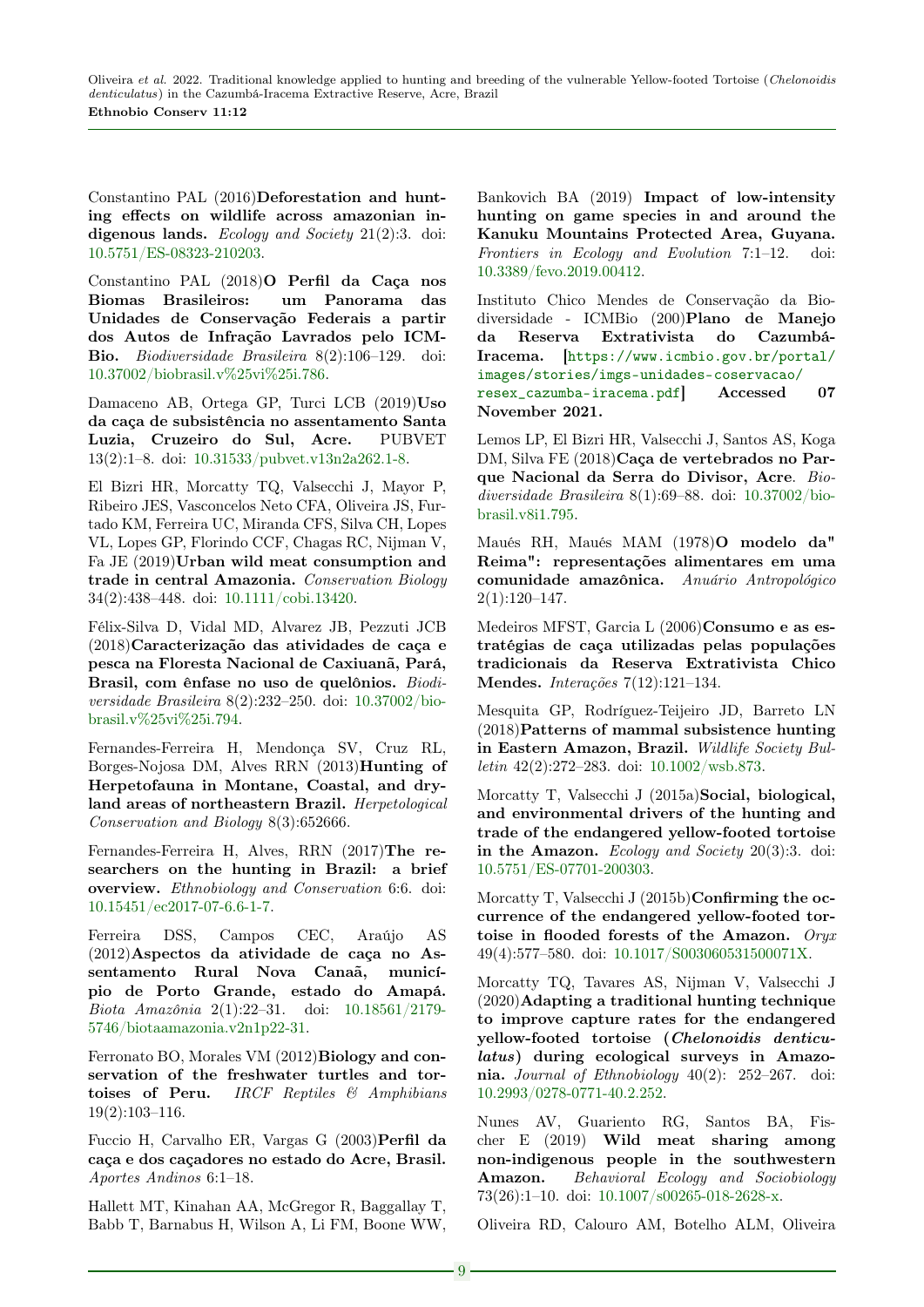MA (2018)Calendário de caça na gestão da fauna cinegética amazônica: implicações e recomendações. Biodiversidade Brasileira 8(2):304–316. doi: [10.37002/bio](https://doi.org/10.37002/biobrasil.v%25vi%25i.788)[brasil.v%25vi%25i.788.](https://doi.org/10.37002/biobrasil.v%25vi%25i.788)

Oliveira MA, Calouro AM (2019)Hunting agreements as a strategy for the conservation of species: the case of the Cazumbá-Iracema Extractive Reserve, state of Acre, Brazil. Oecologia Australis 23(2):357–366. doi: [10.4257/oeco.2019.2302.13.](https://doi.org/10.4257/oeco.2019.2302.13)

Oliveira MN, Costa EN, Vasconcelos VS, Matos RP, Moraes LGL, Correia MJ, Lopes-Filho II, Silva MIA, Silva TL (2019) Consumo de quelônios no perímetro urbano de Cruzeiro do Sul, Acre, Brasil. Gaia Scientia 13(4):99–108. doi: [10.22478/ufpb.1981-1268.2019v13n4.47149.](doi.org/10.22478/ufpb.1981-1268.2019v13n4.47149)

Oliveira MA, El Bizri HR, Morcatty TQ, Messias MR, Doria CRC (2022)Freelisting as a suitable method to estimate the composition and harvest rates of hunted species in tropical forests. Ethnobiology and Conservation 11:8. doi: [10.15451/ec2022-03-11.08-1-.](https://doi.org/10.15451/ec2022-03-11.08-1-)

Panzutti NM (1999)Impureza e perigo para povos de floresta. Ambiente & Sociedade 5:69–78. doi: [10.1590/S1414-753X1999000200006.](https://doi.org/10.1590/S1414-753X1999000200006)

Parry L, Day B, Amaral S, Peres CA (2010)Drivers of rural exodus from Amazonian headwaters. Population and Environment 32(2-3):137–176. doi: [10.1007/ s11111-010-0127-8.](https://doi.org/10.1007/ s11111-010-0127-8)

Pezzuti JCB, Lima JP, Félix-Silva D, Begossi A (2010)Uses and taboos of turtles and tortoises along Rio Negro, Amazon Basin. Journal of Ethnobiology 30(1):153–168. doi: [10.2993/0278-0771-](https://doi.org/10.2993/0278-0771-30.1.153) [30.1.153.](https://doi.org/10.2993/0278-0771-30.1.153)

Pezzuti JCB, Lima JP, Félix-Silva D, Rebêlo GH (2004)A caça e a pesca no Parque Nacional do Jaú, Amazonas. In: Borges SH, Iwanaga S, Durigan CC, Pinheiro MR (eds) Janelas para a Biodiversidade no Parque Nacional do Jaú. Fundação Vitória Amazônica, Manaus, pp. 213–230.

Rueda-Almonacid JV, Carr JL, Mittermeier RA, Rodriguez-Mahecha JV, Mast RB, Vogt RC, Rhodin AGJ, Ossa-Velásquez J, Rueda JN, Mittermeier CJ (2007)Las tortugas y los cocodrilianos de los países andinos del trópico. Editora Panamericana, Bogotá, CUN, Colômbia.

Sobral-Souza T, Lautenschlager L, Morcatty TQ, Bello C, Hansen D, Galetti M (2017)Rewilding defaunated Atlantic Forests with tortoises to restore lost seed dispersal functions. Perspectives in ecology and conservation 15(4):300–307. doi: [10.1016/j.pecon.2017.08.005.](https://doi.org/10.1016/j.pecon.2017.08.005)

Reis YS, Valsecchi J, Queiroz H (2018) Caracterização do uso da fauna silvestre para subsistência em uma Unidade de Conservação no oeste do Pará. Biodiversidade Brasileira 8(2):187–202. doi: [10.37002/biobrasil.v%25vi%25i.796.](https://doi.org/10.37002/biobrasil.v%25vi%25i.796)

Sampaio R, Morato RG, Abrahams MI, Peres CA, Chiarello AG (2022)Physical geography trumps legal protection in driving the perceived sustainability of game hunting in Amazonian local communities. Journal for Nature Conservation 67: 126175. doi: [10.1016/j.jnc.2022.126175.](https://doi.org/10.1016/j.jnc.2022.126175)

Shaffer CA, Milstein MS, Yukuma C, Marawanaru E, Suse P (2017) Sustainability and comanagement of subsistence hunting in an indigenous reserve in Guyana. Conservation Biology 31(5):1119–1131. doi: [10.1111/cobi.12891.](https://doi.org/10.1111/cobi.12891)

Shoobridge D (2018) El mercado de la cacería – la cacería del mercado: carne de origen silvestre en bosques tropicales. Scientia Agropecuaria 10(3):433–448. doi: [10.17268/sci.agropecu.2019.03.15.](https://doi.org/10.17268/sci.agropecu.2019.03.15)

Smith M, Nelson BW (2011)Fire favors expansion of bamboo-dominated forests in the south-west Amazon. Journal of Tropical Ecology 27:59-64. doi[:10.1017/S026646741000057X.](https://doi.org/10.1017/S026646741000057X)

Stevenson P, Borda CA, Rojas A, Álvarez M (2007) Population size, habitat choice and sexual dimorphism of the Amazonian tortoise (Geochelone denticulata) in Tinigua National Park, Colombia. Amphibia-Reptilia 28(2):217–226. doi: [10.1163/156853807780202459.](https://doi.org/10.1163/156853807780202459)

Tavares AS, Morcatty TQ, Zuanon J, Magnusson WE (2019)Influence of body size, topography, food availability and tree-fall gaps on space use by yellow-footed tortoises (Chelonoidis denticulatus) in Central Amazonia. PloS one 14(2):e0211869. doi: [10.1371/journal.pone.0211869.](https://doi.org/10.1371/journal.pone.0211869)

Tavares AS, Mayor P, Loureiro LF, Gilmore MP, Perez-Peña P, Bowler M, Lemos LP, Svensson MS, Nekaris KAI, Nijman V, Valsecchi J, Morcatty TQ (2020)Widespread use of traditional techniques by local people for hunting the yellow-footed tortoise (Chelonoidis denticulatus) across the Amazon. Journal of Ethnobiology 40(2):268–280. doi: [10.2993/0278-0771-40.2.268.](https://doi.org/10.2993/0278-0771-40.2.268)

Tortoise & Freshwater Turtle Specialist Group (1996) Chelonoidis denticulata (In: IUCN Red List of Threatened Species 1996). IUCN. [[https://dx.doi.org/10.2305/IUCN.UK.](https://dx.doi.org/10.2305/IUCN.UK.1996.RLTS.T9008A12949796.en.) [1996.RLTS.T9008A12949796.en.](https://dx.doi.org/10.2305/IUCN.UK.1996.RLTS.T9008A12949796.en.)] Accessed 05 April 2022